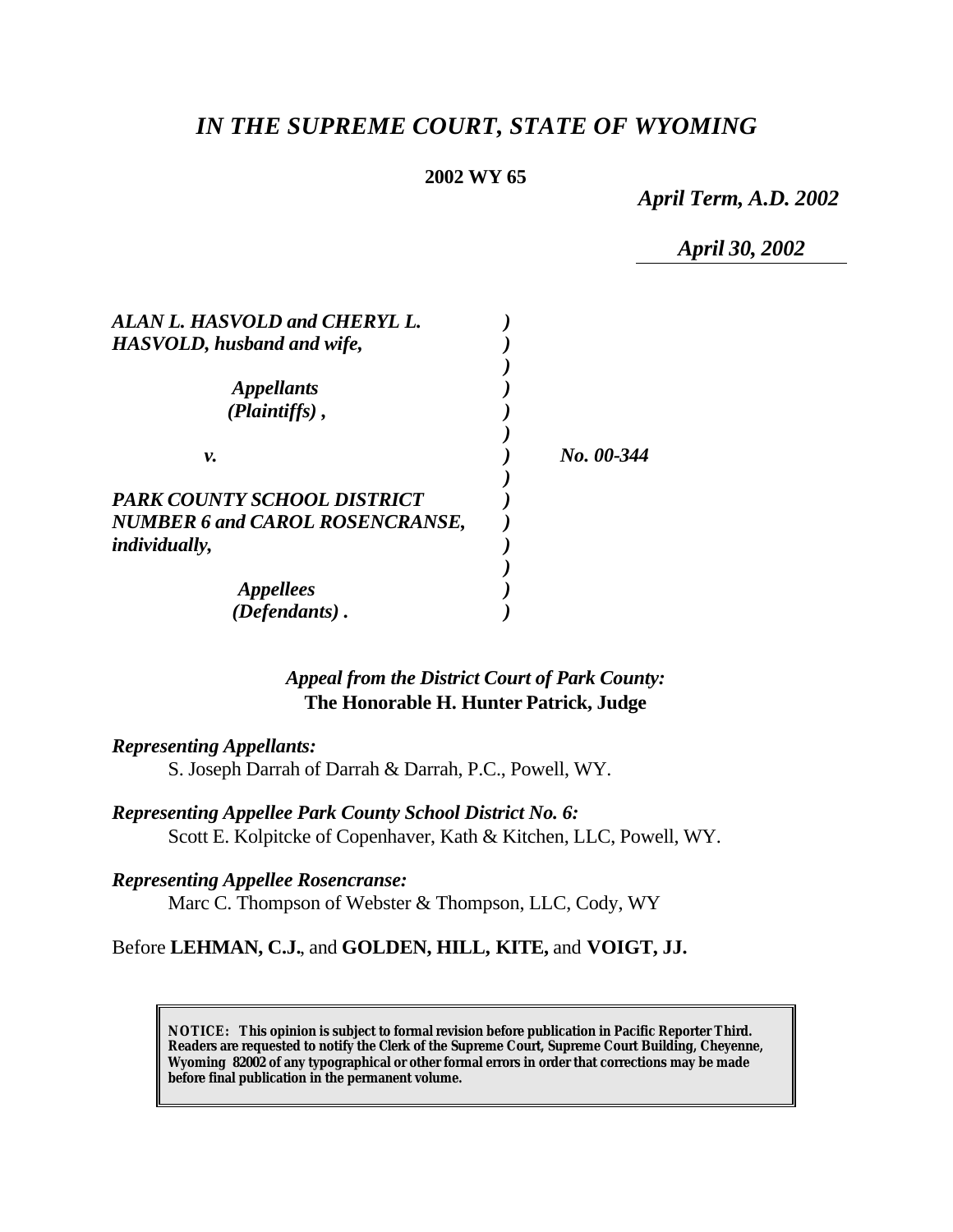## **LEHMAN, Chief Justice.**

l

[¶1] Appellants Alan and Cheryl Hasvold appeal from the district court's order granting summary judgment in favor of appellees Carol Rosencranse and Park County School District No. 6. The effect of the district court's order was to uphold the validity of the appellees' easements over the Hasvolds' property. We conclude that there are genuine issues of material fact which preclude granting judgments in favor of the appellees at this point in the litigation and, consequently, reverse and remand this case for trial as to the validity of the easements.

## *ISSUES*

[¶2] The Hasvolds present the following issues on appeal:

1. Whether the trial court erred in finding a valid easement appurtenant to property owned by Rosencranse when at the time of the granting of the easement the alleged appurtenant parcel owner was different than the grantee of the easement?

2. Whether the trial court erred in finding that the School District did not abandon its easement over appellants' property?

# *FACTS*

[ $\llbracket$ 3] This case involves two identical easements across the Hasvold property in Cody.<sup>1</sup> The dominant estates are owned by Rosencranse and the School District. The Hasvold property is located directly east of the Rosencranse property and directly north of the School District property. Originally, the Hasvold, Rosencranse, and School District properties were all owned by William and Marie Ellis.

[¶4] In 1986, the Ellises conveyed the Rosencranse property to George and Frances Kramer. George Kramer apparently died shortly thereafter; and Frances, subsequently, conveyed the property to their son, Donald Kramer. On August 5, 1987, the Ellises conveyed an easement over the Hasvold property to Tall Oak Tree, Inc. Donald Kramer was an owner and officer of Tall Oak. On August 20, 1987, Kramer conveyed the Rosencranse property to Tall Oak. Tall Oak mortgaged the property to the State of Wyoming, the Small Business

 $1$ In order to simplify the discussion in this opinion, we will refer to the respective properties by the name of the party who currently owns the property, regardless of the ownership of the property at the time we are discussing; i.e., "the Hasvold property," "the Rosencranse property," and "the School District property."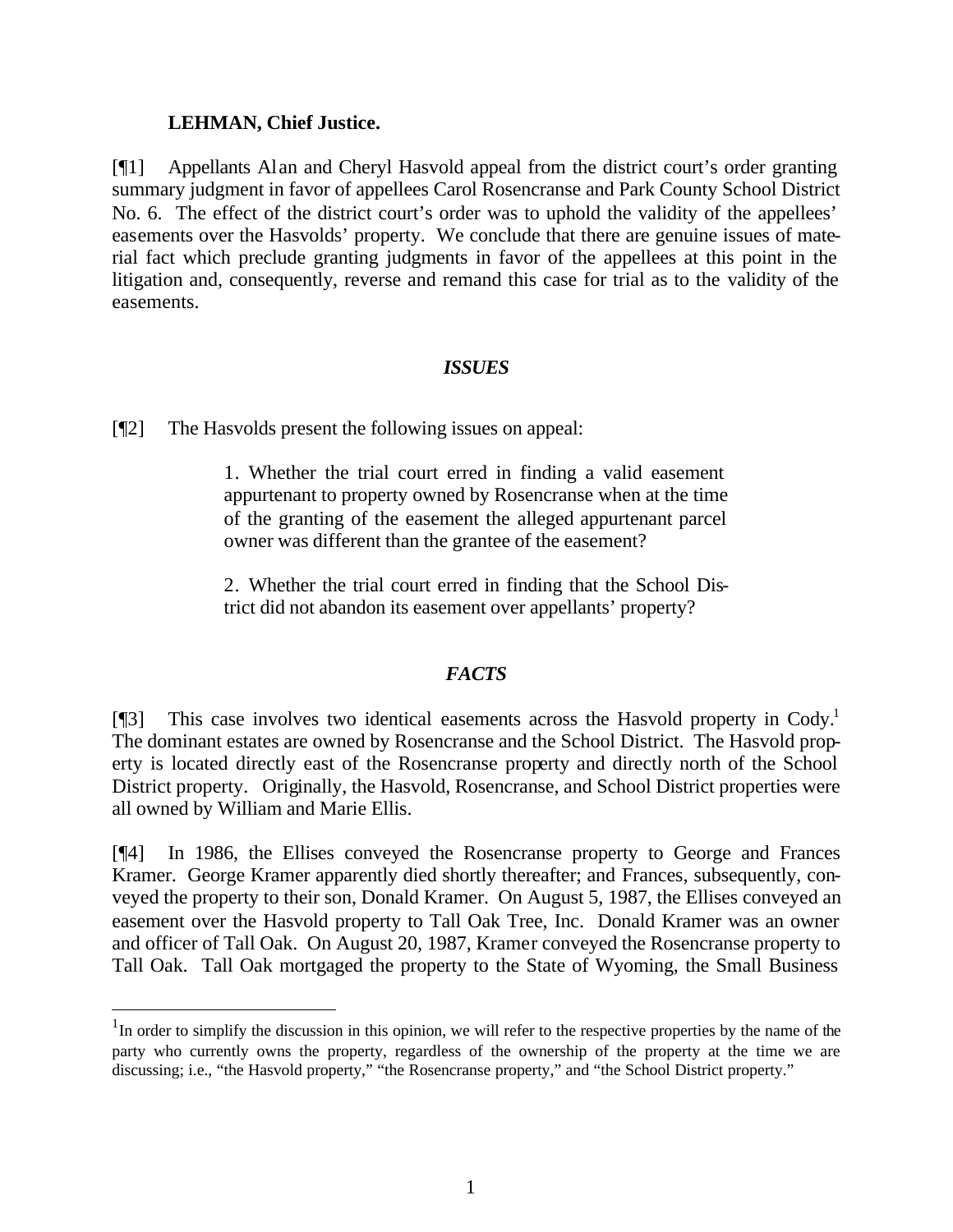Administration, and Western Bank of Cody. Although the record is not clear on this matter, the Small Business Administration apparently took title to the property at some point and then conveyed it to Rosencranse in 1993. The deed from the Small Business Administration to Rosencranse did not expressly mention the easement.

[¶5] Rosencranse operates Roger's Sports Center in a commercial building on her property. Rosencranse also leases part of the building to two other business lessees. Rosencranse and her lessees used the easement across the Hasvold property for business purposes.

[¶6] The School District took title to its property by warranty deed from the Ellises in 1982. The deed expressly granted the School District an easement across the Hasvold property for ingress, egress, and utilities. The School District constructed a middle school on its property and began holding classes in the school in 1994.

[¶7] The Ellises apparently conveyed the Hasvold property to the Deme Company, and the Deme Company conveyed it to the Hasvolds in 1996. The Hasvolds' warranty deed from the Deme Company expressly stated that the conveyance was subject to the easements of public record or otherwise established.

[¶8] In March 1999, the Hasvolds filed a complaint, requesting that the district court terminate the appellees' alleged easements over their property. The Hasvolds alleged in their complaint that Rosencranse was wrongfully using their property and that the School District had abandoned its easement. The appellees filed separate motions for summary judgment. Rosencranse claimed that, as the successor in interest to Tall Oak, she had a valid easement appurtenant over the Hasvolds property, and the School District asserted that it had not abandoned its easement.

[¶9] The parties submitted several briefs and numerous affidavits to the district court. The district court held a hearing on the summary judgment motions and, subsequently, issued an order granting the appellees' motions for summary judgment. The district court ruled that the undisputed evidence showed that the School District has used its easement over the Hasvold property in recent time and that such use defeated the Hasvolds' claim that the School District had abandoned its easement. The district court also ruled that Rosencranse owned a valid easement appurtenant for ingress, egress, and utilities over the Hasvold property.

[¶10] Rosencranse subsequently amended its answer and counterclaim by adding a claim for a prescriptive easement. That issue was not addressed in the district court's summary judgment decision. Rosencranse and the Hasvolds agreed to dismiss the prescriptive easement claim without prejudice and stipulated that the district court's summary judgment order was a final order. The district court entered a "Final Order and Order Dismissing Prescriptive Easement Claim Without Prejudice." The Hasvolds filed a timely notice of appeal. Additional facts relevant to specific issues will be set forth in our discussion of those issues.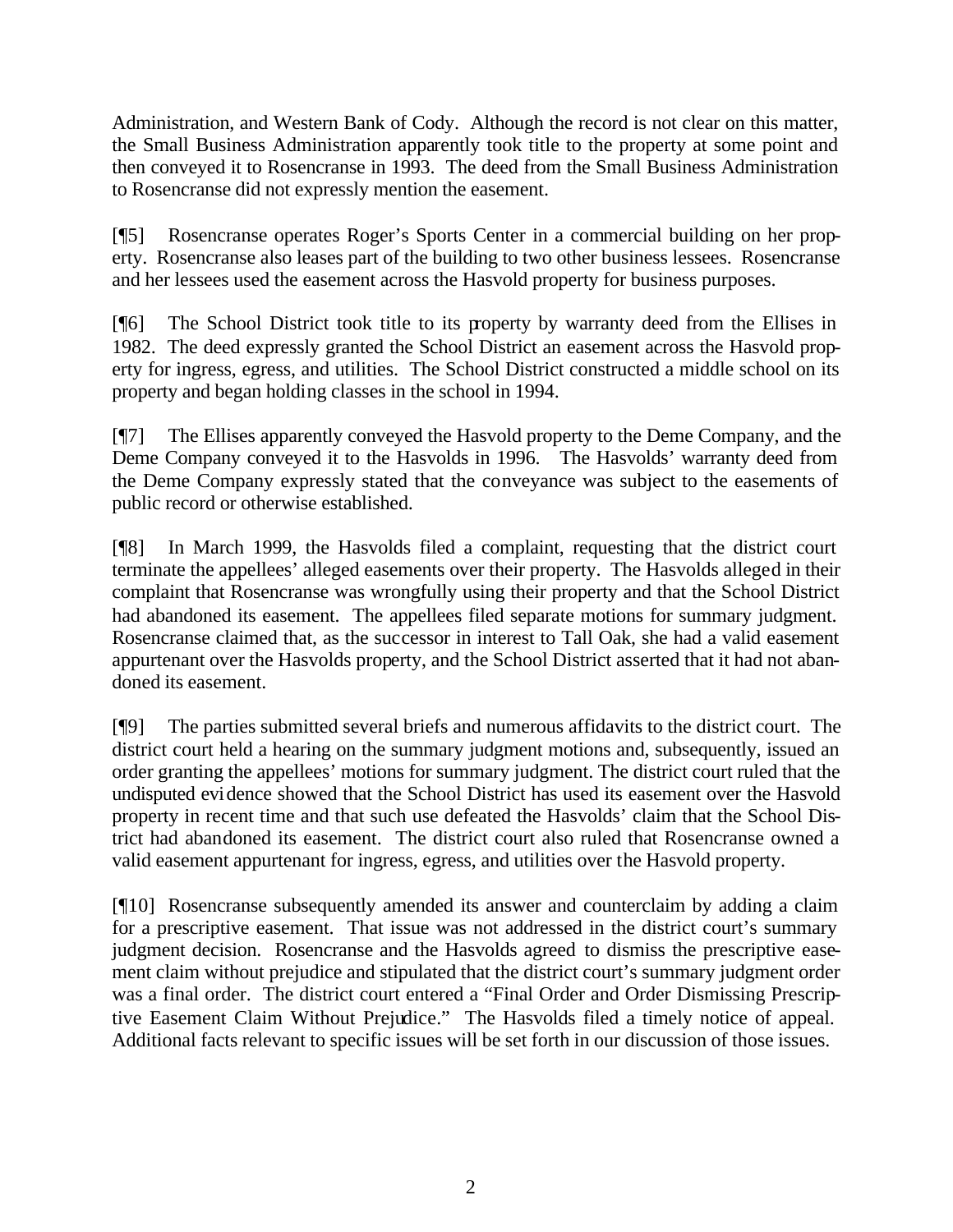#### *DISCUSSION*

#### **A.** *Standard of Review*

[¶11] Our standard for reviewing summary judgments was summarized in *Unicorn Drilling, Inc. v. Heart Mountain Irrigation Dist.,* 3 P.3d 857, 860 (Wyo. 2000), as follows:

> Summary judgment is proper only when there are no genuine issues of material fact and the prevailing party is entitled to judgment as a matter of law. *Mountain Cement Co. v. Johnson,* 884 P.2d 30, 32 (Wyo. 1994); W.R.C.P. 56(c). We review a summary judgment in the same light as the district court, using the same materials and following the same standards. "We examine the record from the vantage point most favorable to the party opposing the motion, and we give that party the benefit of all favorable inferences which may fairly be drawn from the record." *Four Nines Gold, Inc. v. 71 Constr., Inc.,* 809 P.2d 236, 238 (Wyo. 1991). Summary judgment serves the purpose of eliminating formal trials where only questions of law are involved. *Blagrove v. JB Mechanical, Inc.,* 934 P.2d 1273, 1275 (Wyo. 1997); *England v. Simmons,* 728 P.2d 1137, 1141 (Wyo. 1986). We review a grant of summary judgment by deciding a question of law de novo and afford no deference to the district court's ruling on that question. *Sammons v. American Auto. Ass'n,* 912 P.2d 1103, 1105 (Wyo. 1996); *Blagrove,* 934 P.2d at 1275.

*Gray v. Norwest Bank Wyoming, N.A.,* 984 P.2d 1088, 1091 (Wyo. 1999). A material fact is any fact that, if proved, would have the effect of establishing or refuting an essential element of a claim or defense asserted by a party. *Century Ready-Mix Co. v. Campbell County School Dist.,* 816 P.2d 795, 799 (Wyo. 1991).

#### **B.** *Rosencranse Easement*

[¶12] The Hasvolds contend that the district court erred when it ruled that Rosencranse held a valid easement appurtenant over the Hasvold property. The Hasvolds claim that the Rosencranse easement was "in gross" and personal to Tall Oak because, at the time the Ellises granted it to Tall Oak, Tall Oak did not own the dominant estate. They argue, therefore, that the easement did not follow the land when it was transferred to Rosencranse.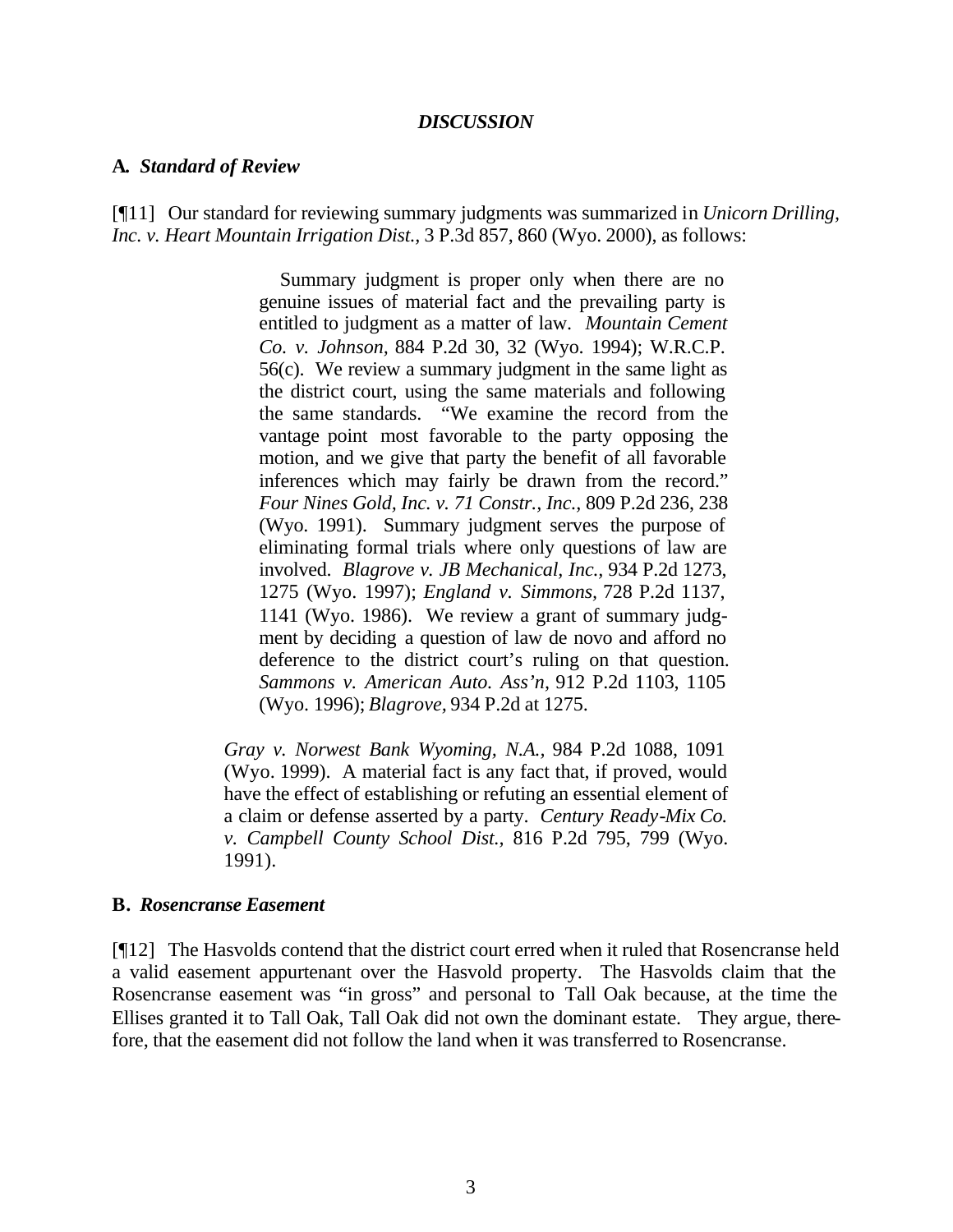[¶13] An easement is defined as "an interest in land which entitles the easement holder to a limited use or enjoyment over another person's property." *Mueller v. Hoblyn,* 887 P.2d 500, 504 (Wyo. 1994); Restatement of Property § 450(a) (1944). In construing an easement, we seek to determine the intent of the parties to the easement. *R.C.R., Inc. v. Rainbow Canyon, Inc.,* 978 P.2d 581, 586 (Wyo. 1999). *See also* Restatement Third, Property (*Servitudes*) §4.1 (2000). We begin by attempting to glean the meaning of the easement from its language. *R.C.R., Inc.,* 978 P.2d at 586; *Steil v. Smith,* 901 P.2d 395, 396 (Wyo. 1995). If the language of the easement is clear and unambiguous, we interpret the easement as a matter of law, without resorting to the use of extrinsic evidence to determine the parties' intent. *Id.* If, however, the language is ambiguous, then the court looks to extrinsic evidence to ascertain the parties' intent. *R.C.R., Inc.,* 978 P.2d at 586; *Edgcomb v. Lower Valley Power and Light, Inc.*, 922 P.2d 850, 855 (Wyo. 1996).

[¶14] We distinguish between appurtenant easements and easements in gross as follows:

"An easement is appurtenant to the land when the easement is created to benefit and does benefit the possessor of the land in his use of the land.'" *Weber v. Johnston Fuel Liners, Inc.,* 519 P.2d 972, 975 (Wyo. 1974) (quoting *Restatement of Property* § 453, at 2914 (1944)). In contrast, "'[a]n easement is in gross when it is not created to benefit or when it does not benefit the possessor of any tract of land in his use of it as such possessor.'" *Id.* (quoting *Restatement of Property, supra,* § 454, at 2917). An easement will not be presumed to be in gross when it can fairly be construed to be appurtenant. *Id.*

*R.C.R., Inc.* 978 P.2d at 586. The principles recently set out in the Restatement Third, Property are consistent with Wyoming case law. Restatement Third, Property (*Servitudes*) § 4.1(2000) states:

> (1) A servitude should be interpreted to give effect to the intention of the parties ascertained from the language used in the instrument, or the circumstances surrounding creation of the servitude, and to carry out the purpose for which it was created.

Restatement Third, Property (*Servitudes*) § 4.5(1) specifically discusses how to distinguish between appurtenant easements and easements in gross:

> (1) Except where application of the rules stated in § 4.1 leads to a different result, the benefit of a servitude is:

> > (a) appurtenant to an interest in property if it serves a purpose that would be more useful to a successor to a property interest held by the original beneficiary of the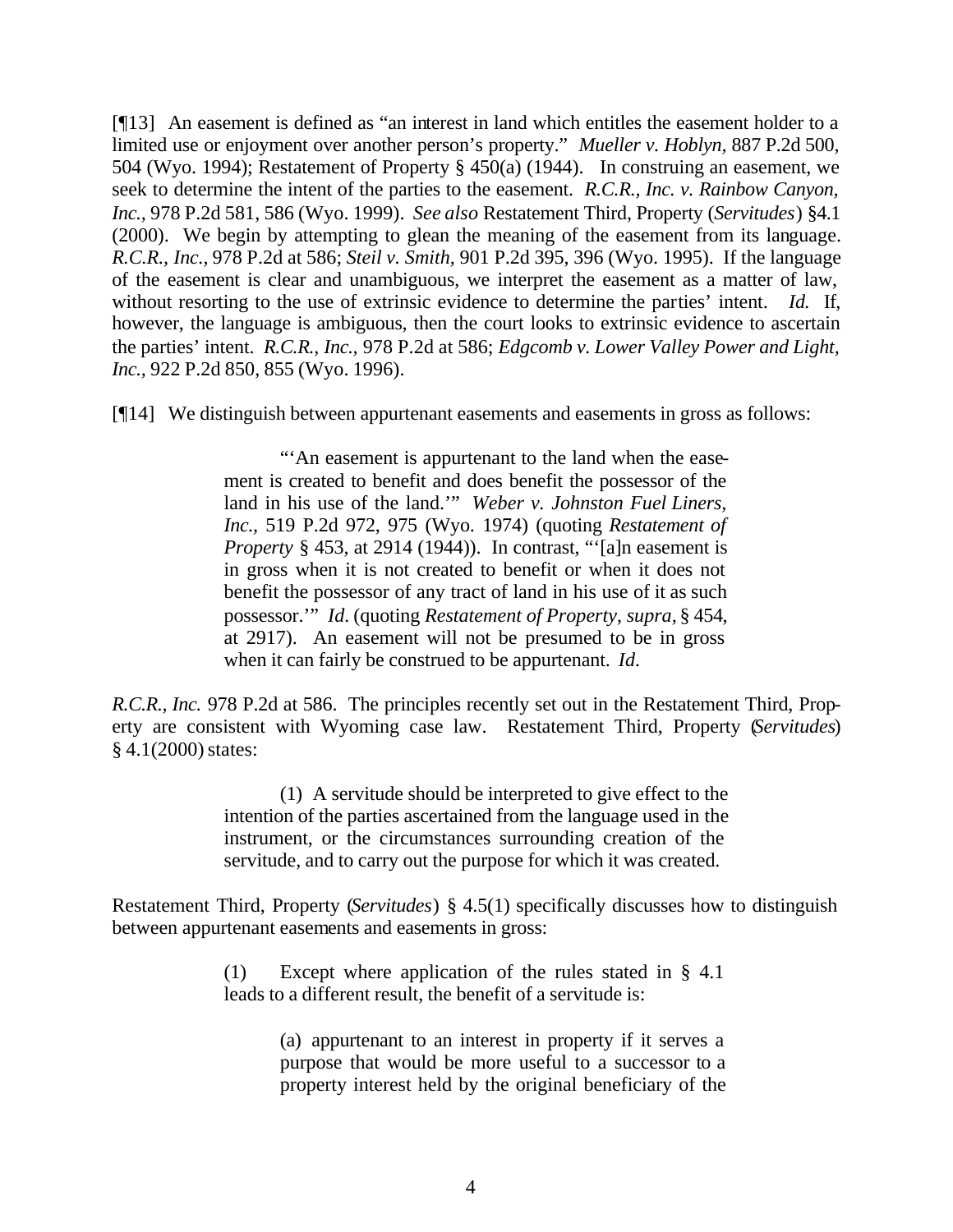servitude at the time the servitude was created than it would be to the original beneficiary after transfer of that interest to a successor;

(b) in gross if created in a person who held no property that benefited from the servitude, or if it serves a purpose that would be more useful to the original beneficiary than it would be to a successor to an interest in property held by the original beneficiary at the time the servitude was created[.]

[¶15] The Hasvolds point to the case of *Town of Moorcroft v. Lang,* 779 P.2d 1180 (Wyo. 1989), as supporting their position that, in order to create a valid appurtenant easement, the grantee must own the dominant estate at the time of the grant. In the *Moorcroft* case, we held that a common law dedication of streets creates an appurtenant easement in the street property for use by the public for public purposes. 779 P.2d at 1184. This court applied the "presumed intent" rule and held that the grant of a lot by a developer also passes title to the strip of land which runs from the boundary of the lot to the middle of the adjoining street, subject to the public's easement. *Id.* The court explained that the result was governed by the fact that creation of an appurtenant easement requires a servient estate and a dominant estate. *Id*.

[¶16] We cannot accept the Hasvolds' argument that the *Moorcroft* case dictates that the grantee of an easement must own the dominant estate at the time the easement is granted in order for the easement to be appurtenant. The facts of the *Moorcroft* case are vastly different from the facts of this case. *Moorcroft* was concerned with a public easement created by the dedication of streets, while this case involves a private easement created by an express grant. Moreover, the *Moorcroft* case could even be said to support a position contrary to the Hasvolds' in light of the fact that the court stated that the easement was appurtenant and the public, as the owner of the dominant estate, did not actually own any real property, which benefited from the easement.

[¶17] Of course, in the typical situation, the grantee of an appurtenant easement will already have acquired title to the dominant estate when the easement is granted. Nevertheless, the First Restatement acknowledged the possibility that "an easement appurtenant may be created to benefit a person as the possessor of certain land contingent upon his obtaining possession thereof, or upon his future selection of land to which the easement will then become appurtenant." Restatement of Property, § 453, cm. a (1944).

[¶18] In the case at bar, Donald Kramer was the fee owner of the Rosencranse property at the time the Ellises conveyed the easement to Tall Oak. Kramer was an owner and officer of Tall Oak. Tall Oak needed the easement in order to secure financing from its lenders.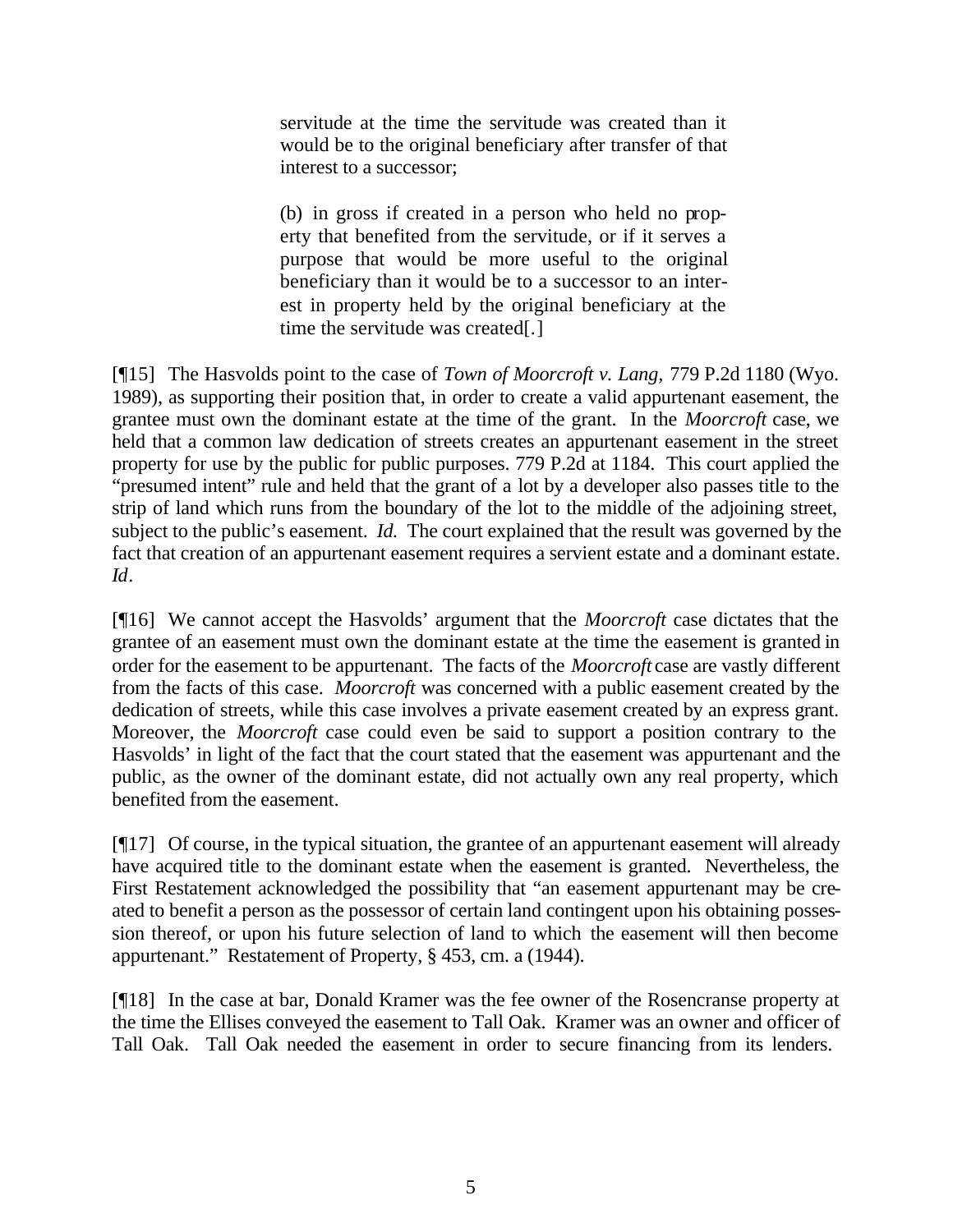Shortly after the easement was recorded, Kramer deeded the property to Tall Oak. At that point, the dominant estate and easement right were unified in title to Tall Oak.

[¶19] Under these circumstances, the fact that Tall Oak did not own the dominant estate when the easement was conveyed does not, by itself, dictate that the easement cannot be interpreted as being appurtenant to the land. The ultimate determinant of whether an easement is appurtenant or in gross is the intent of the parties to the easement. As we stated, *supra*, in determining the parties' intent, we look first to the language of the easement.

[ $[$ [20] The easement document in this case<sup>2</sup> states, in relevant part:

# NONEXCLUSIVE EASEMENT

WILLIAM D. ELLIS and MARIE O. ELLIS, husband and wife, Grantors, for and in consideration of \$10.00 and other good and valuable consideration to them in hand paid, the receipt for which is hereby acknowledged, GRANT AND CONVEY, unto TALL OAK TREE, INC., a Wyoming corporation, of 2812 Big Horn Avenue, Cody, Wyoming 82414, Grantee:

> A 60-foot nonexclusive easement for ingress and egress, including utilities, being located in Cody, Park County, Wyoming . . . .

[¶21] In *R.C.R., Inc.,* this court identified certain terms which are "badges" of an appurtenant easement, including language which indicates: (1) that the easement was created to benefit a specific tract of land; (2) that the grant was for a perpetual right-of-way for ingress and egress, (3) that the grantee has the right to inspect and maintain the easement; (4) that the right is not limited to the possessor personally;  $(5)$  that the grant expressly extends the right to the grantees, their heirs, executors, administrators, successors, assigns and legal representatives; and (6) that the easement document does not contain any limitations on the transferability of the easement to future transfers of both the dominant and servient estates. 978 P.2d at 586.

[¶22] The easement document in this case incorporates some of the "badges" of an appurtenant easement, but there are others that are noticeably absent. The easement document does not state that the easement is intended to benefit the Rosencranse property. In addition, the

l

<sup>&</sup>lt;sup>2</sup>We recognize that, in their statement of the issues, the Hasvolds narrowly defined the issue on appeal as involving the "unity of title" matter. Nevertheless, the Hasvolds and Rosencranse discussed the broader issue of the construction of the easement document and the intent of the parties to the easement in their briefs. Consequently, we are comfortable considering those matters in this decision.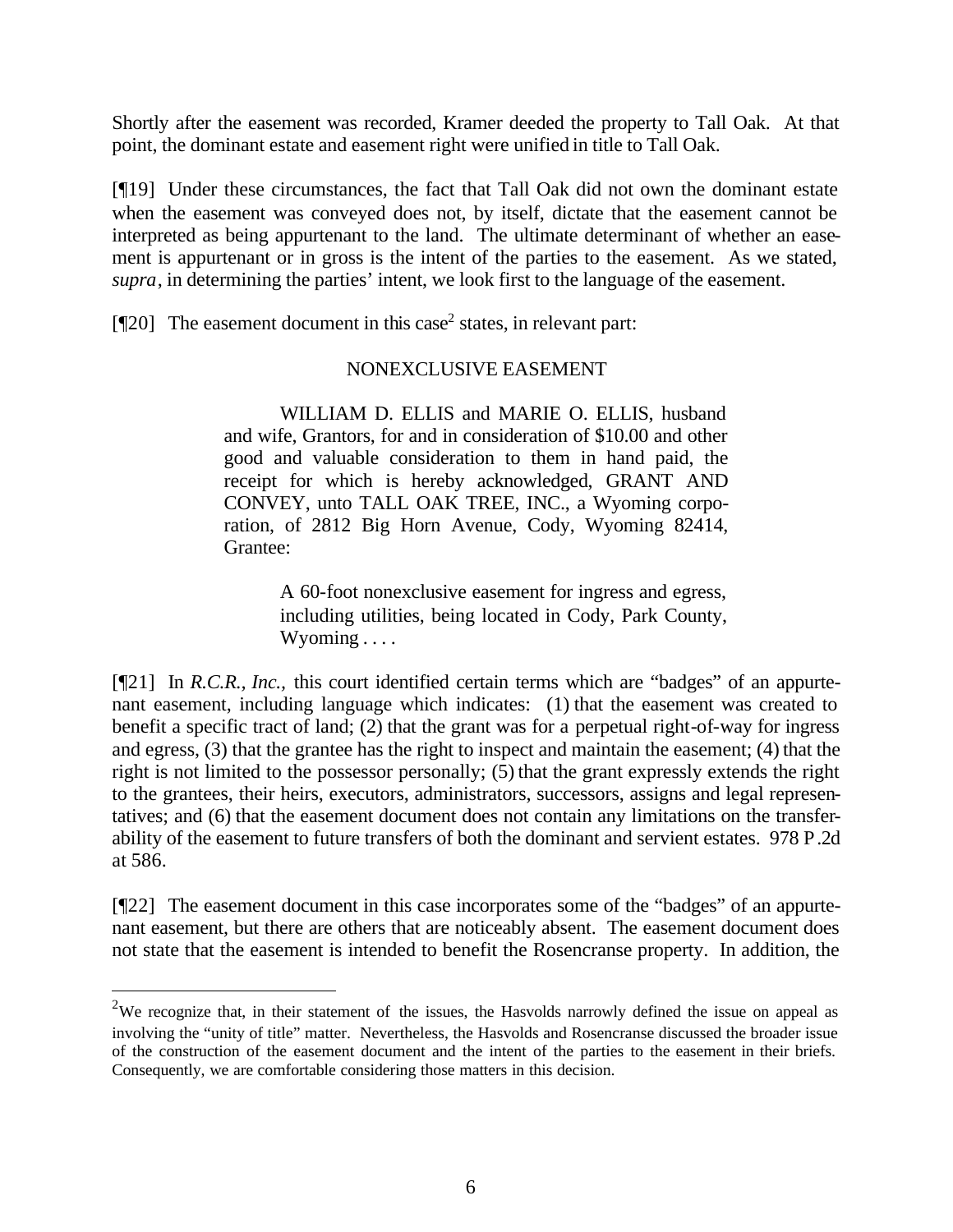document does not expressly state that the right-of-way is perpetual in duration or that the dominant estate owner has the right to inspect and maintain it. There is no language which expressly states that the easement will pass with the title to the property. The grant was simply to Tall Oak Tree, Inc. There was no mention of its successors, heirs, assigns, etc. The aforementioned terms all suggest that the parties may have intended that the easement benefit Tall Oak, personally, rather than the real property. On the other hand, the document does not state that the easement was personal to Tall Oak Tree, Inc. In addition, the document specifically states that the purpose of the easement is for ingress, egress, and utilities. These terms suggest that the easement may have been intended to be appurtenant.

[¶23] The easement document is sufficiently ambiguous to require the inspection of extrinsic evidence to determine whether the parties to the conveyance intended for the easement to be appurtenant or in gross. Evidence was presented at the summary judgment hearing suggesting that the easement was created to benefit and does benefit the possessors of the Rosencranse property in their use of the property. Specifically, Donald Kramer stated in his affidavit that the easement was created to benefit the property, and Carol Rosencranse averred that she and her lessees use the easement to access the side and back of the building situated on the dominant estate as part of their business activities. In contrast, the Hasvolds presented evidence which suggested that the Ellises intended to grant a temporary personal easement to Tall Oak to facilitate the company's construction of an addition to the building located on the Rosencranse property. The affidavits of Jerry Mooren and Leroy Ellis indicate that the Ellises attempted to block use of the easement by the owners of the Rosencranse property after the construction project was finished.<sup>3</sup>

[¶24] Our examination of the evidence submitted in the summary judgment proceeding convinces us that there are genuine issues of material fact as to the intent of the parties to the easement. The district court, therefore, erred when it granted a summary judgment in favor of Rosencranse.

# **C.** *School District Easement*

l

[¶25] The Hasvolds maintain that the district court erred when it granted a summary judgment in favor of the School District. The district court ruled that, as a matter of law, the School District had not abandoned its easement across their property. The School District contends that the district court correctly held that it was entitled to a judgment, as a matter of law, confirming its easement over the Hasvold property.

 $3$ The parties presented some issues to the district court pertaining to the admissibility of certain statements in the affidavits of Leroy Ellis and Jerry Mooren. The statements of concern were those allegedly made by Marie Ellis prior to her death. The district court asked the parties to address the evidentiary issues in their supplemental briefs, but the court did not rule on those issues in its decision. We do not need to determine the admissibility of the disputed statements at this juncture because, even without considering those statements, we find that there are genuine issues of material fact concerning the intent of the parties to the easement.